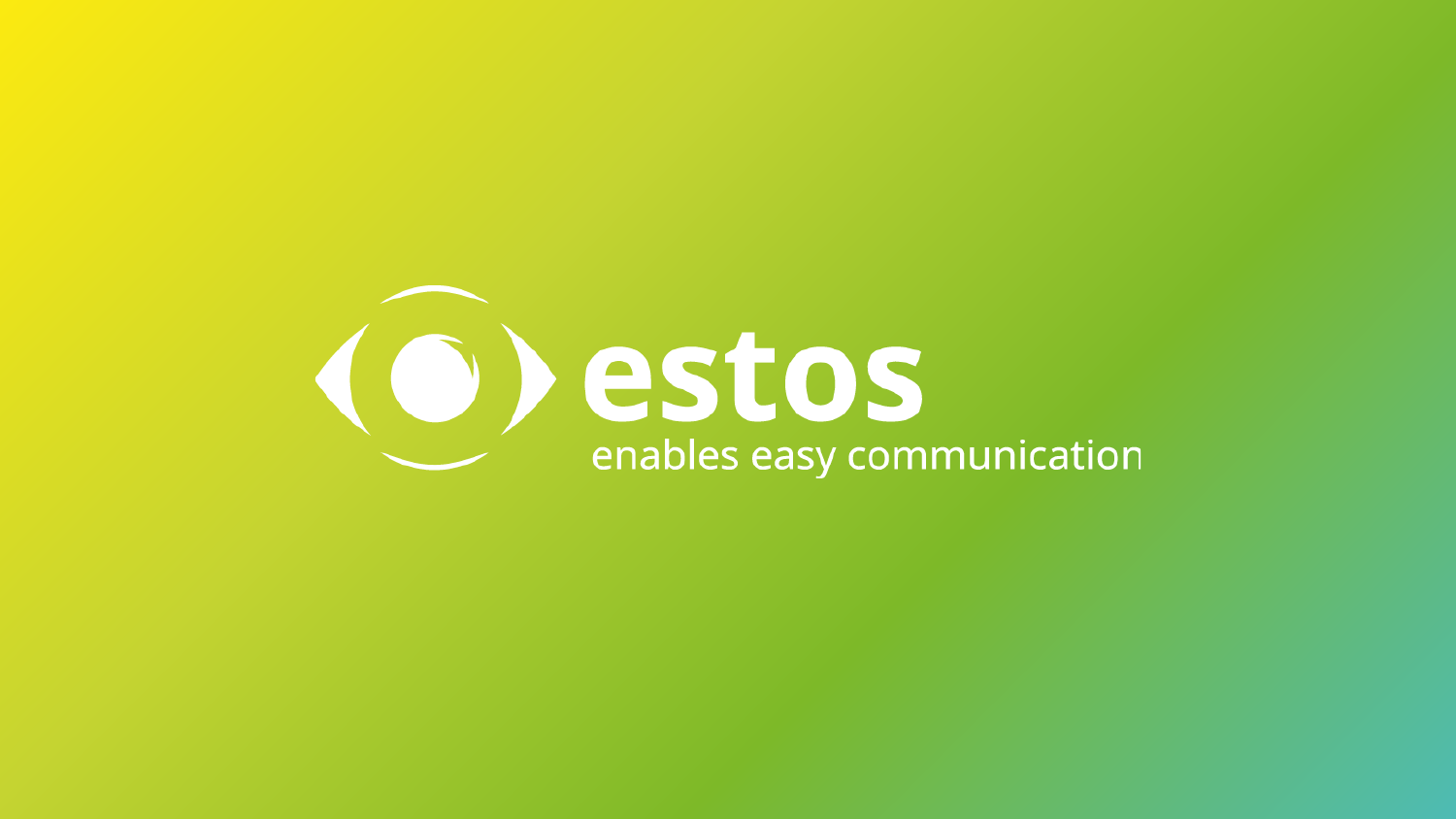



# **ECSTA 6 Series**

Professional CTI and TAPI middleware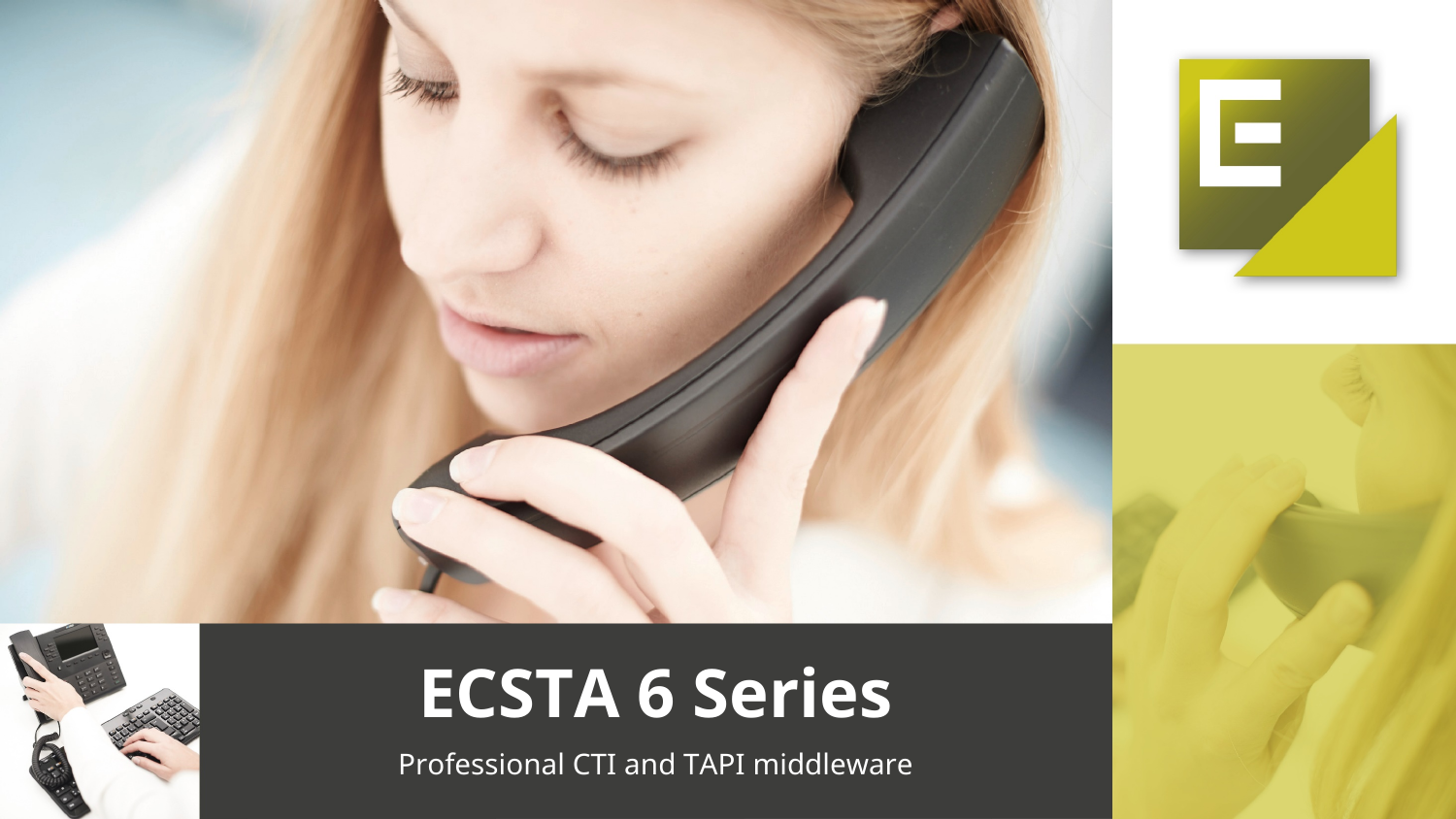### **ECSTA 6 Series**

As middleware, the ECSTA series enables communication between your telephone system and the Microsoft Windows world by converting the system protocol CSTA into the Microsoft TAPI standard.



### **NEW:**

- Detection and filtering of SIP lines
- ECSTA for SIP Phones: Support for Polycom end devices
- Panasonic/OpenScape 4000: Login and logout of agents and identification of different agent stations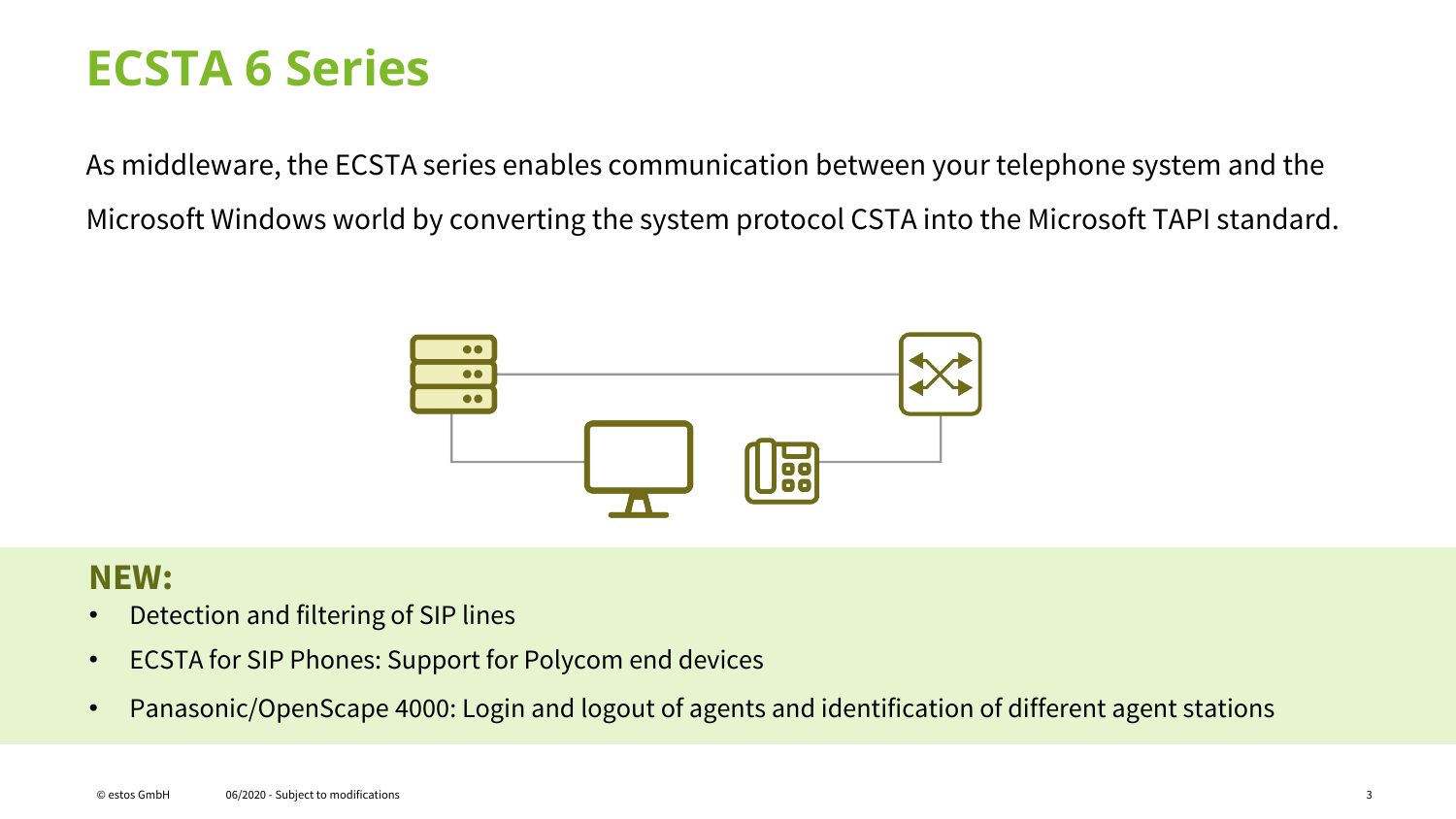### **NEW: Detection and filtering of SIP lines**

### **For many system types it is now possible to detect and filter out SIP lines**

In the standard version of ECSTA, all lines, including SIP lines, are "read out" for the ProCall softphone and made available to ProCall for control and monitoring. The ProCall softphone does not require an ECSTA line. By filtering the corresponding SIP lines for ProCall softphone, the corresponding ProCall softphone line is only available once in the ProCall call client.

#### **The detection and filtering of SIP lines is available for the following telephone systems :**

- ECSTA for Alcatel OmniPCX Office
- ECSTA for Alcatel OmniPCX Enterprise
- ECSTA for Avaya IP Office
- ECSTA for OpenScape Business
- ECSTA for OpenScape 4000
- ECSTA for Mitel MiVoice MX-ONE
- ECSTA für Mitel MiVoice Office 400
- ECSTA for Mitel 100
- ECSTA for Telekom Octupus
- ECSTA for Hipath 2000
- ECSTA for HiPath 3000
- ECSTA for HiPath 5000
- ECSTA for Teles C5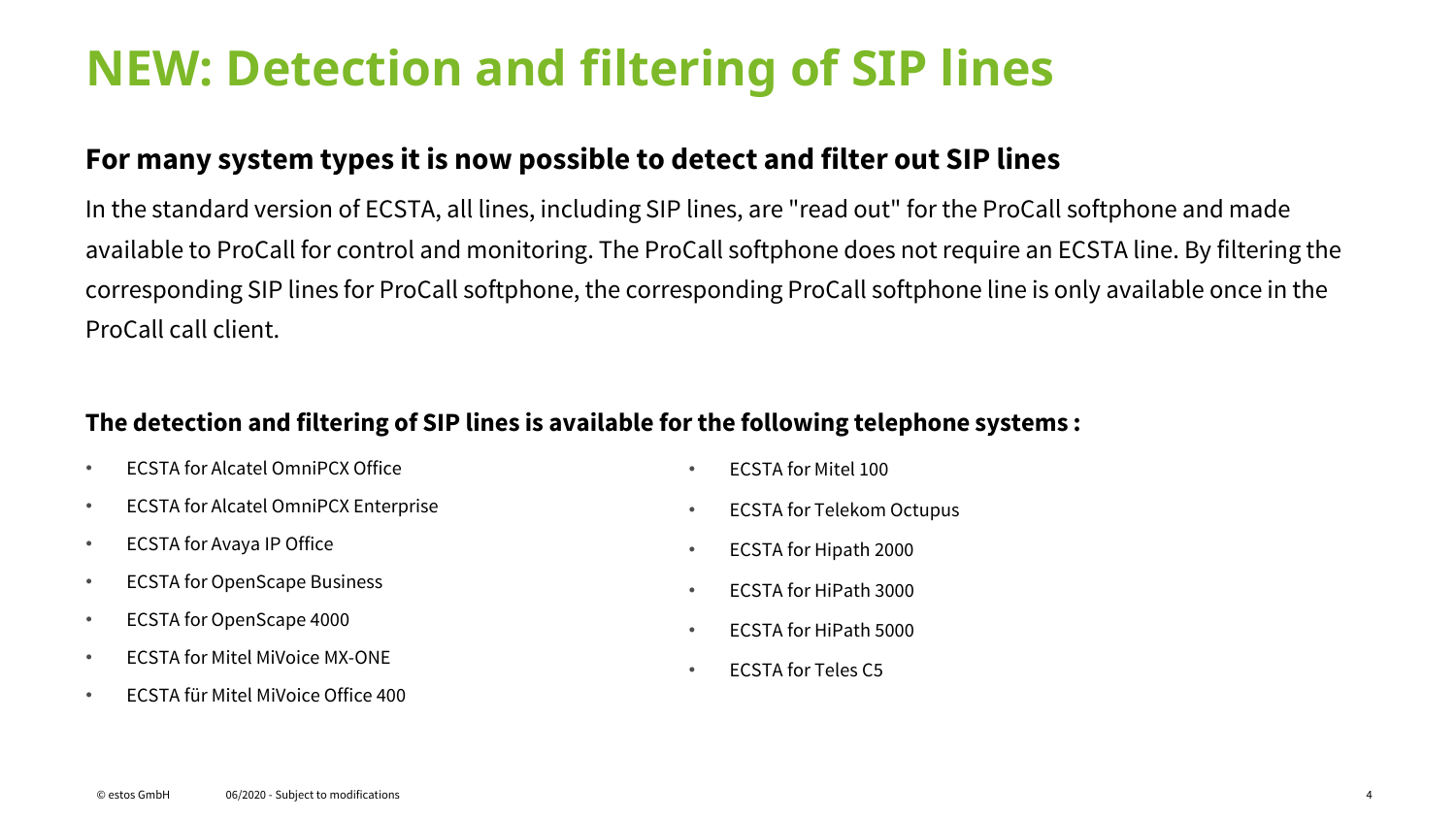### **NEW: Support for Polycom end devices, ACD**

### **ECSTA for SIP Phones**

- Support for Polycom end devices
	- VVX 201, VVX 301/311, VVX 401/411, VVX 501, VVX 601
	- VVX x50-Series
	- CCX-Series

### **Features for the logging in and out of agents and identification of different agent stations**

- ECSTA for Panasonic telecommunication systems
	- Login and logout for Panasonic ICT groups, post-processing
	- Display of the logged in and logged out status (color differentiation).
- ECSTA for Unify OpenScape 4000
	- Login and logout with optional login parameters, pause, ready, post processing
	- Display of the logged in and logged out status, not ready, postprocessing, busy (color differentiation)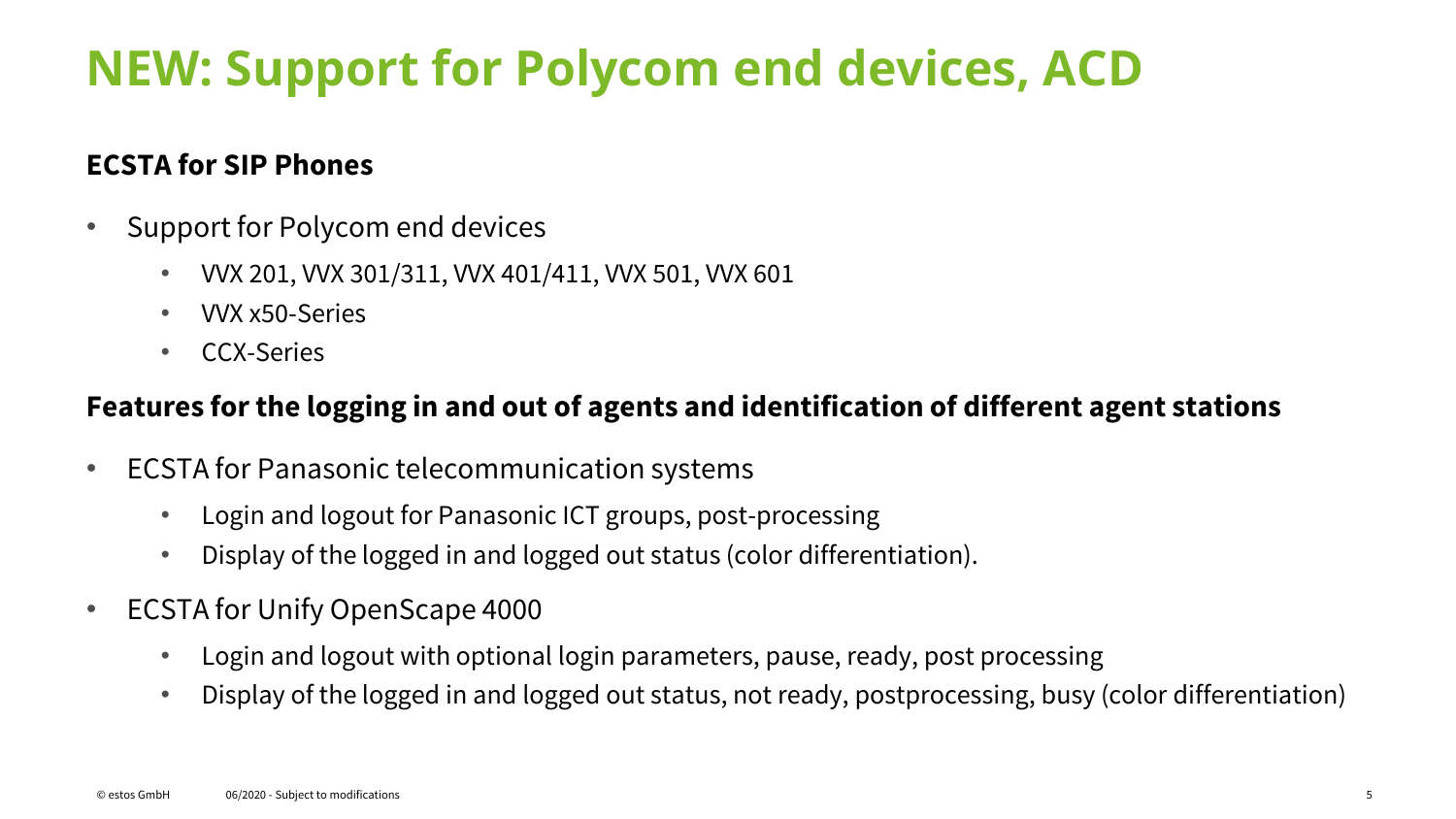## **Supported telecommunication systems**

### **On Premise PBX Cloud PBX SIP Phones**

- Alcatel Lucent
- Avaya
- Mitel
- Panasonic
- Telekom
- Unify

- BroadSoft BroadWorks
- TELES Voice Application Server



- Auerswald
- Mitel
- Polycom
- snom
- Yealink

### **Current list under:** [estos.de/produkte/ecsta-serie](https://www.estos.de/produkte/ecsta-serie)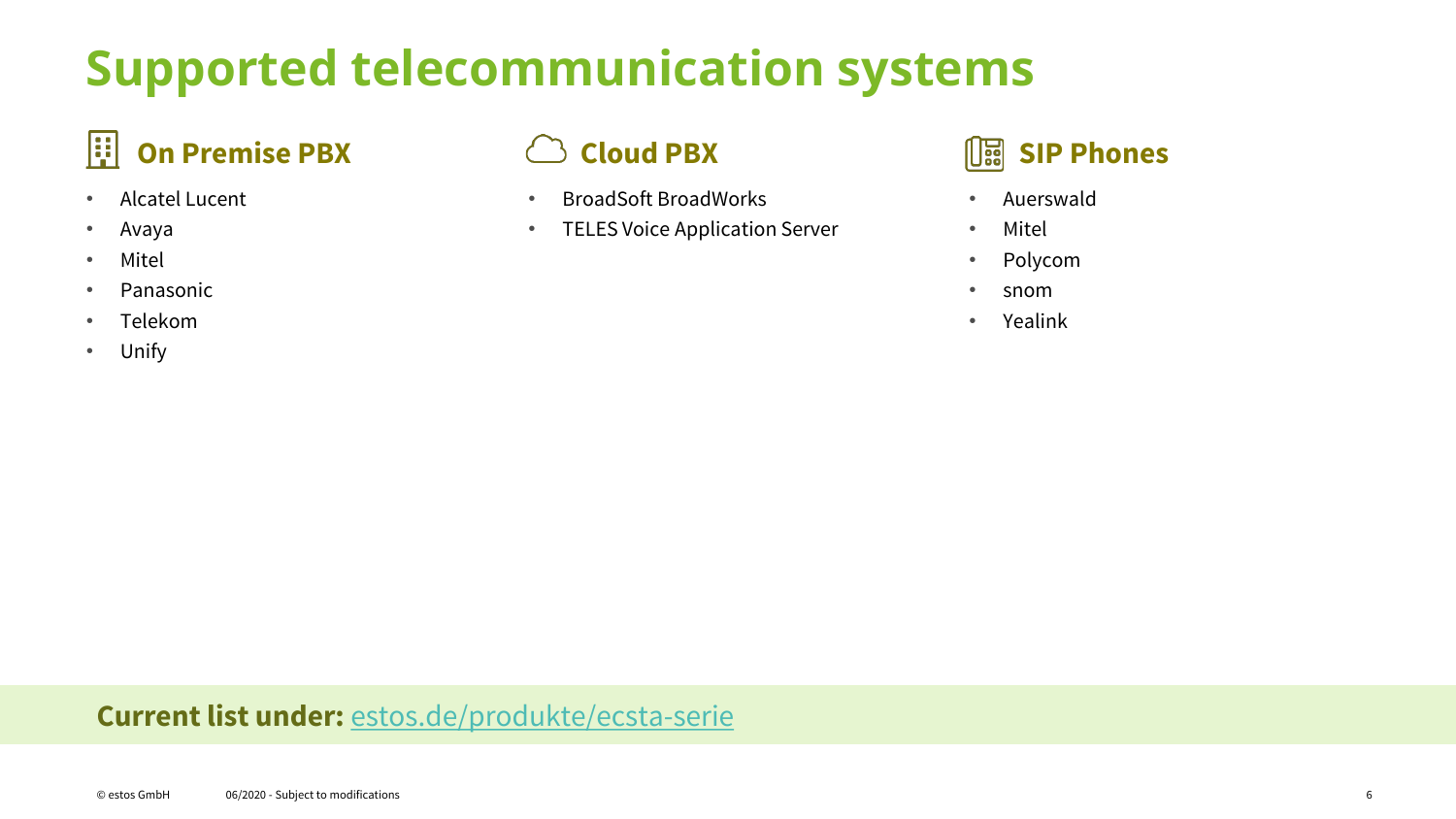

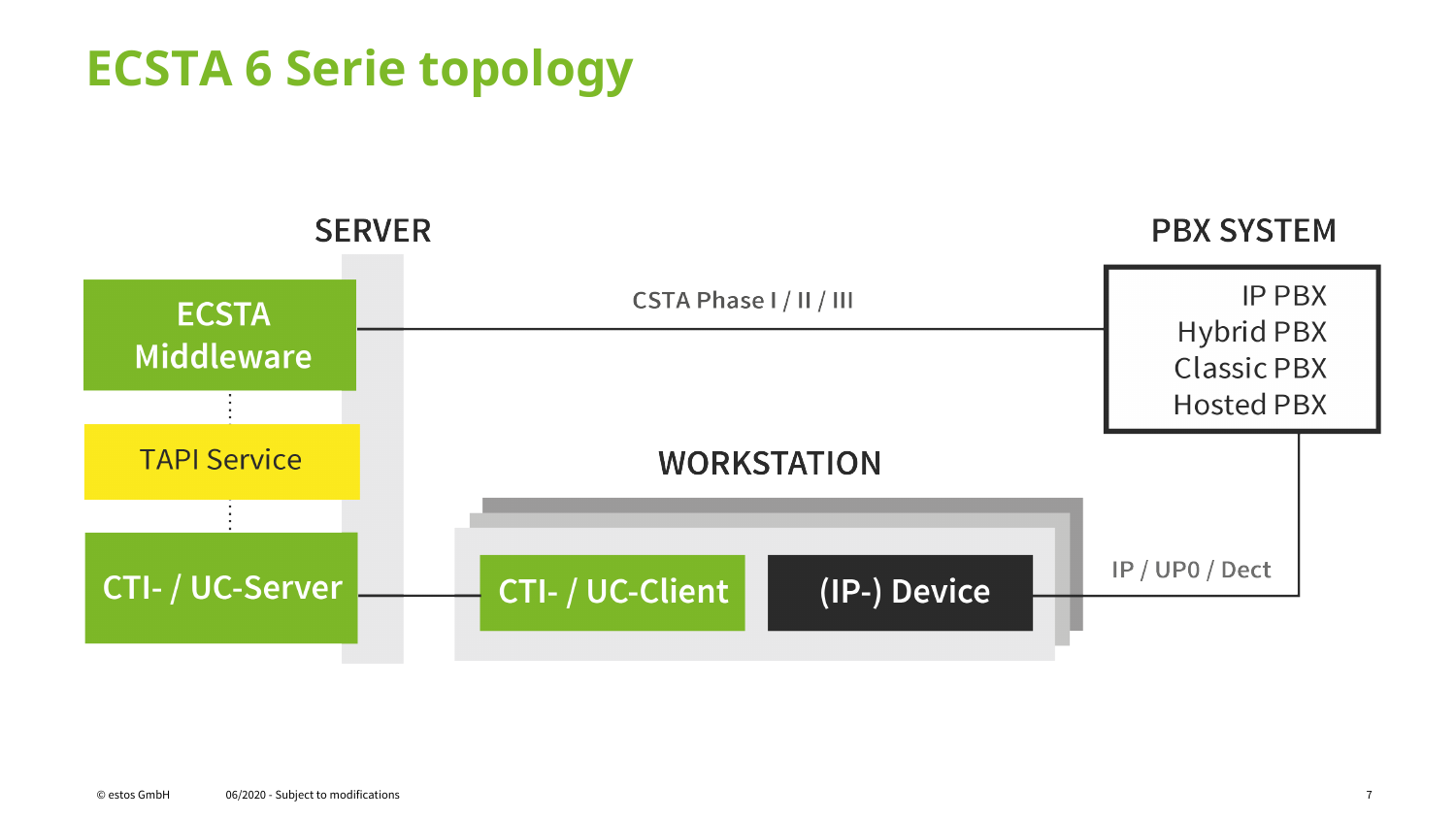### **Always up-to-date!**

General product information



estos partner portal and shop



Technical information